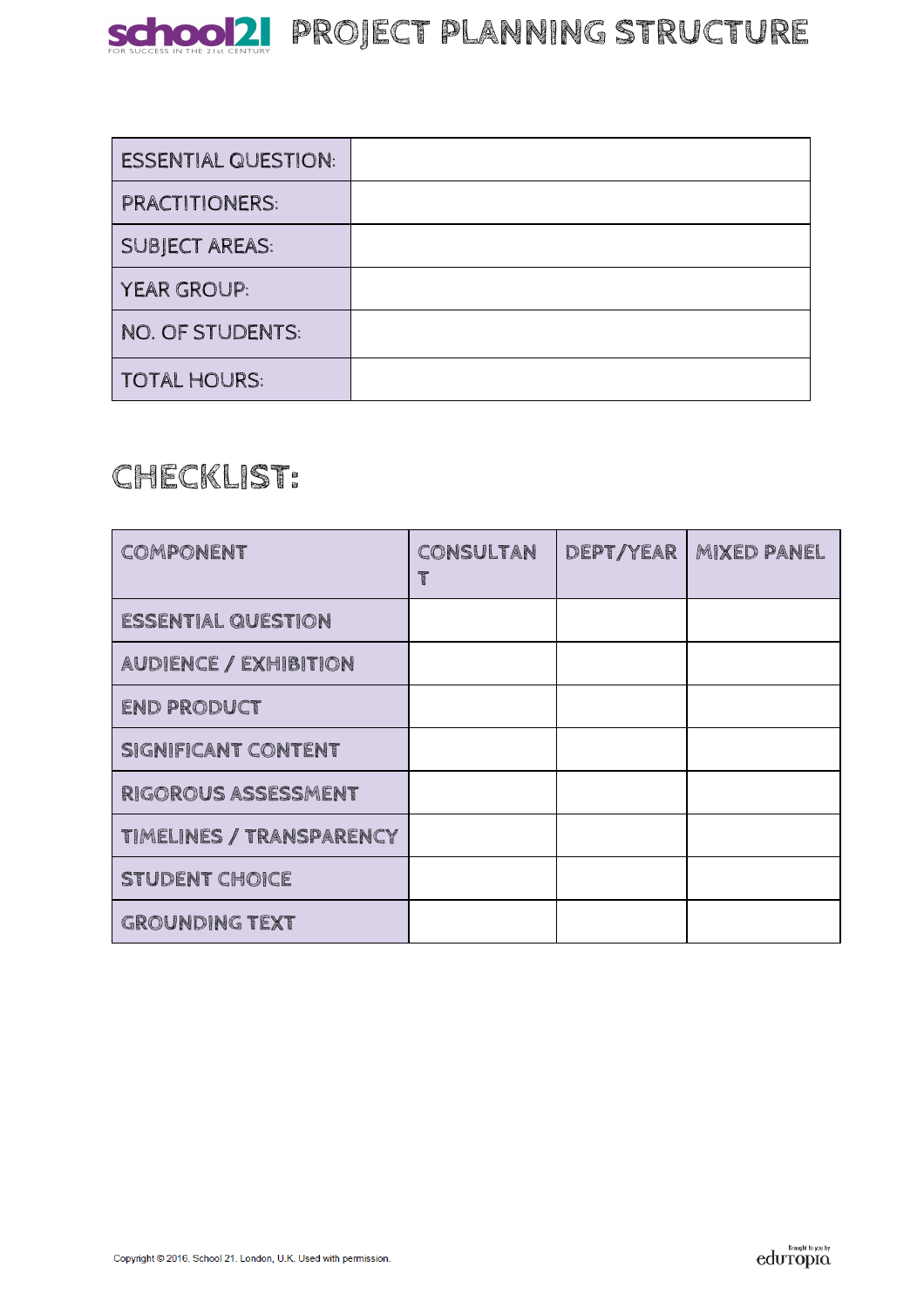



| <b>STAGE</b> | CHECK | DATE |
|--------------|-------|------|
| ONE          |       |      |
| TWO          |       |      |
| THREE        |       |      |
| THREE (a)    |       |      |
| FOUR         |       |      |
| FIVE         |       |      |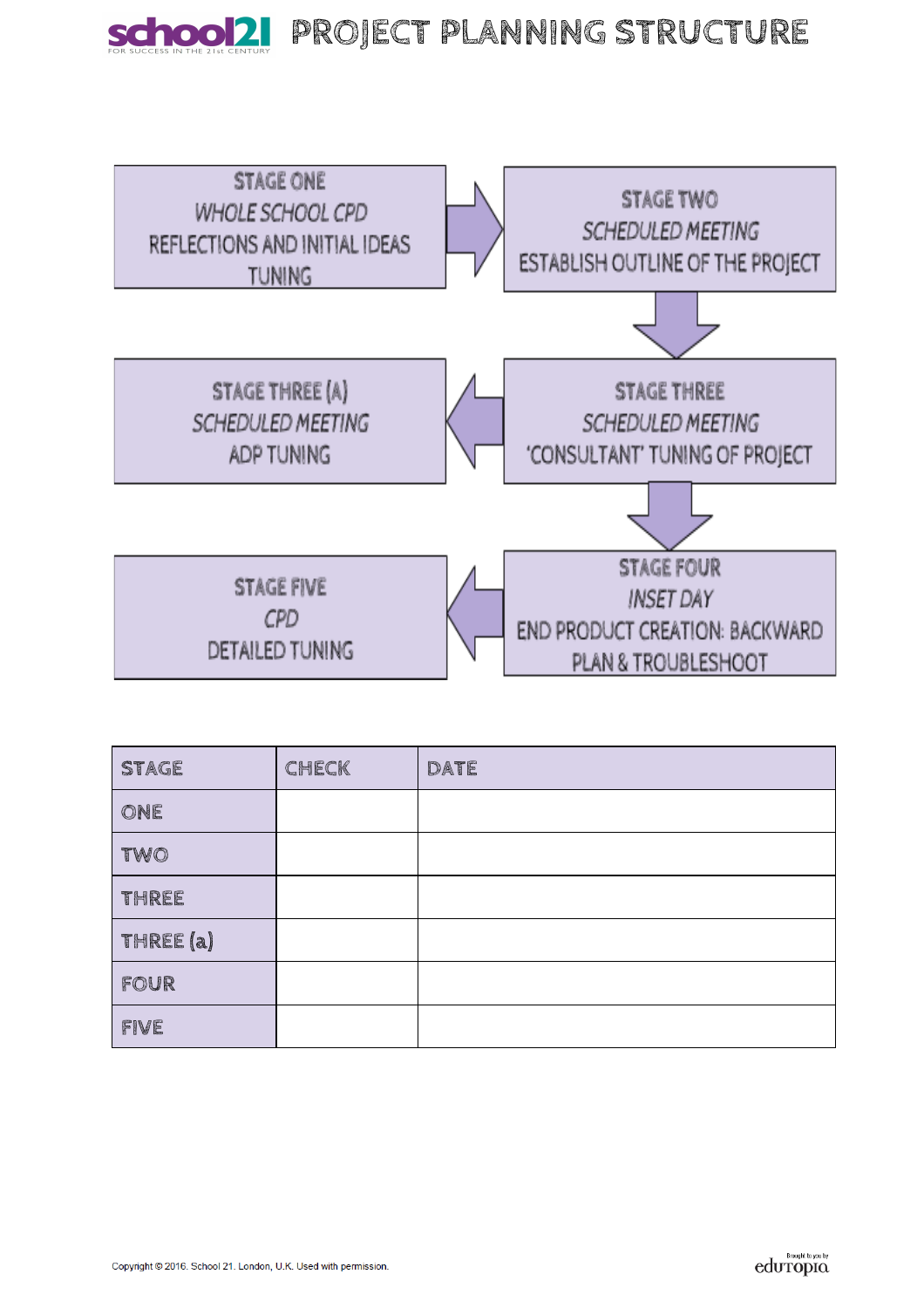

# SChool2 PROJECT PLANNING STRUCTURE

# **STAGE ONE:**

## **REFLECTION OF PREVIOUS PROJECT**

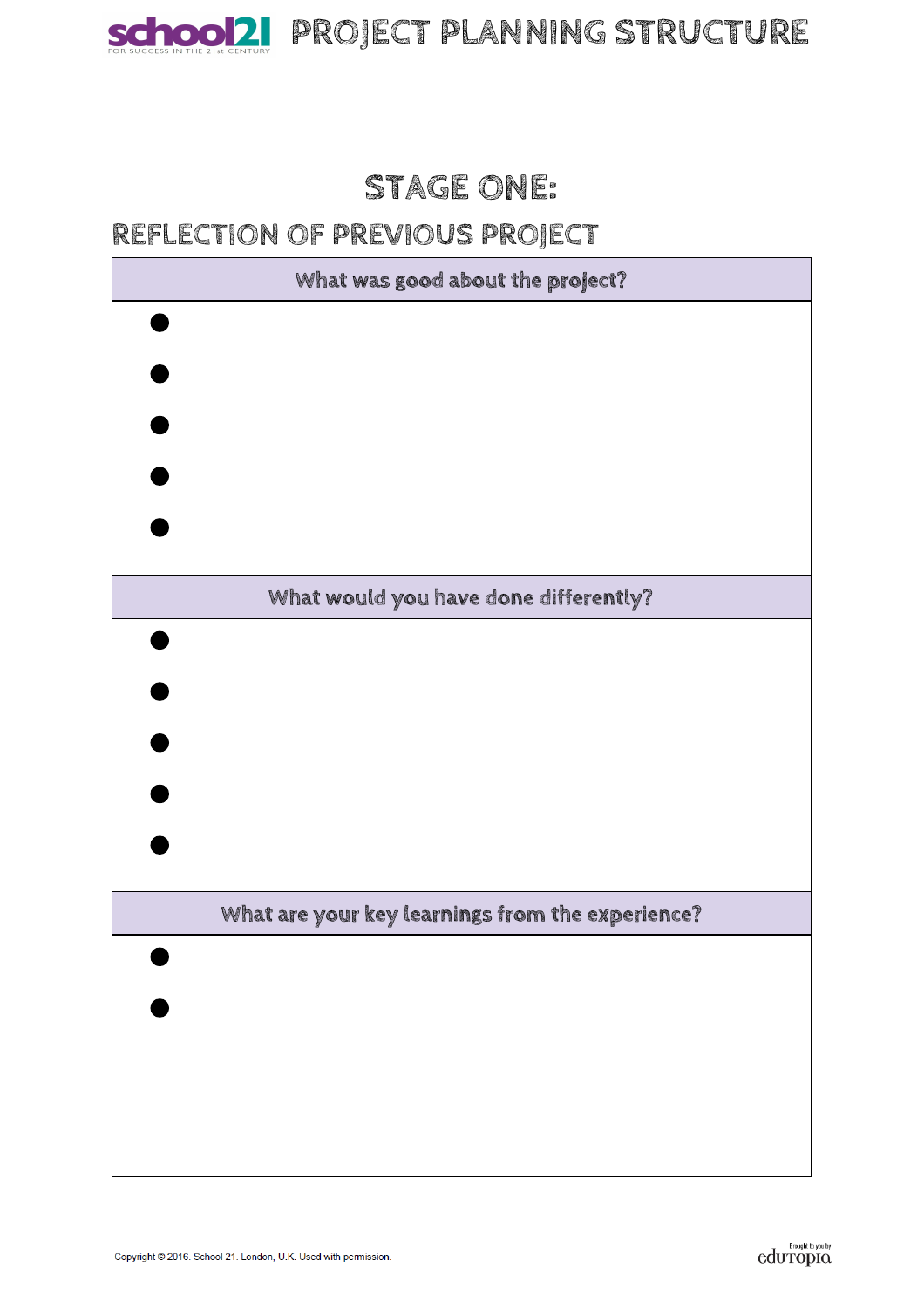

### **IDEA TUNING PREP**

| CURRICULUM 'NON-NEGOTIABLES' (IF ANY) |  |  |  |
|---------------------------------------|--|--|--|
|                                       |  |  |  |
|                                       |  |  |  |
|                                       |  |  |  |
|                                       |  |  |  |
|                                       |  |  |  |
|                                       |  |  |  |

| <b>ESSENTIAL QUESTION IDEA(S)</b>              |  |  |
|------------------------------------------------|--|--|
|                                                |  |  |
|                                                |  |  |
| END PRODUCT IDEA(S)                            |  |  |
|                                                |  |  |
|                                                |  |  |
| AUTHENTIC AUDIENCE / EXHIBITION IDEA(S)        |  |  |
|                                                |  |  |
|                                                |  |  |
| ANY OTHER IDEAS (CONTENT/ACTIVITIES/TRIPS ETC) |  |  |
|                                                |  |  |
|                                                |  |  |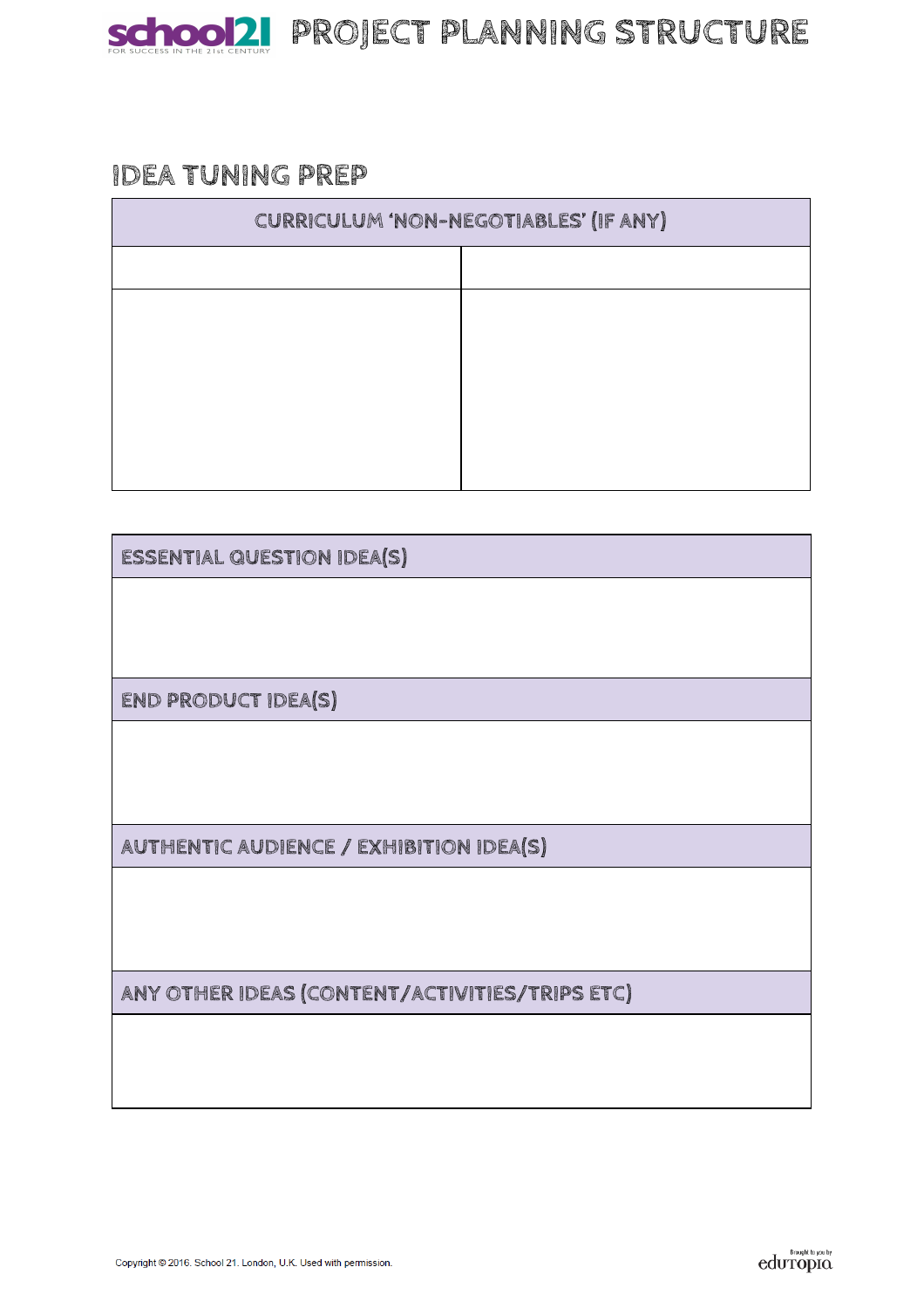

# **IDEA TUNING (25 MIN)**

| NOTES FROM TUNING |                     |  |
|-------------------|---------------------|--|
| WWW               | <b>IMPROVEMENTS</b> |  |
|                   |                     |  |
|                   |                     |  |
|                   |                     |  |
|                   |                     |  |
|                   |                     |  |
|                   |                     |  |
|                   |                     |  |
|                   |                     |  |
|                   |                     |  |
|                   |                     |  |
|                   |                     |  |
|                   |                     |  |
|                   |                     |  |
|                   |                     |  |
|                   |                     |  |
|                   |                     |  |
|                   |                     |  |
|                   |                     |  |
|                   |                     |  |
|                   |                     |  |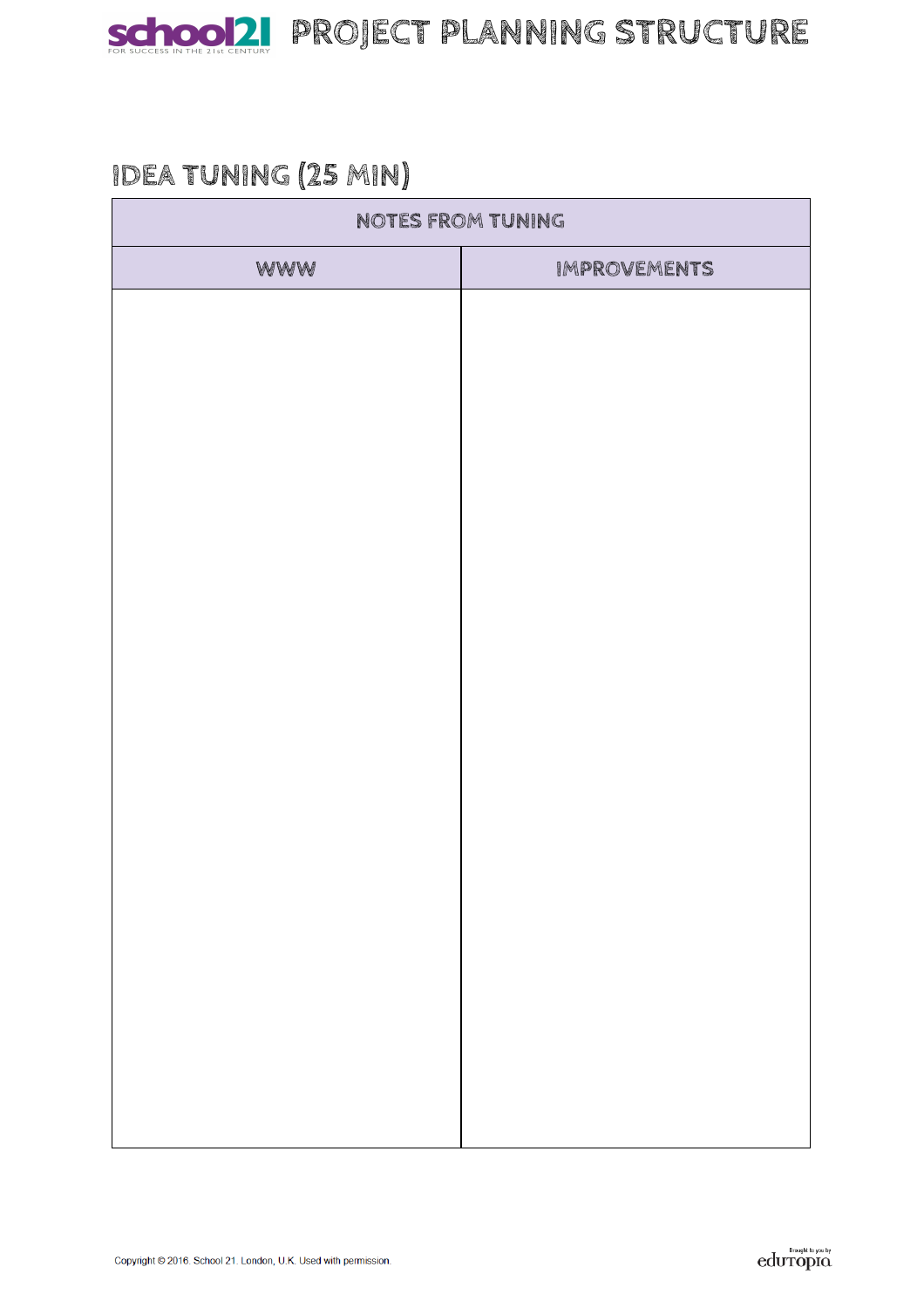

### COMPLETE THIS STAGE BEFORE THE 'CONSULTANT MEETING' STAGE. IF THIS IS A COLLABORATIVE PROJECT, THIS STAGE SHOULD BE COMPLETED WITH YOUR TEACHING PARTNER / TEACHING ASSISTANT

**Enquiry Question / Real World Problem**  *What is the question or problem that will help frame students' understanding?*

**Authentic Audience / Exhibition**  *Who is the right audience for this type of outcome? Will they have a specific role?*

**Products / Outcomes**  *What is the main product? What professional role will students play?*

**Grounding Text / Key Stimulus**  *What is the grounding text or stimulus that can be used as a main reference?*

**Possible Activities, Trips and Opportunities**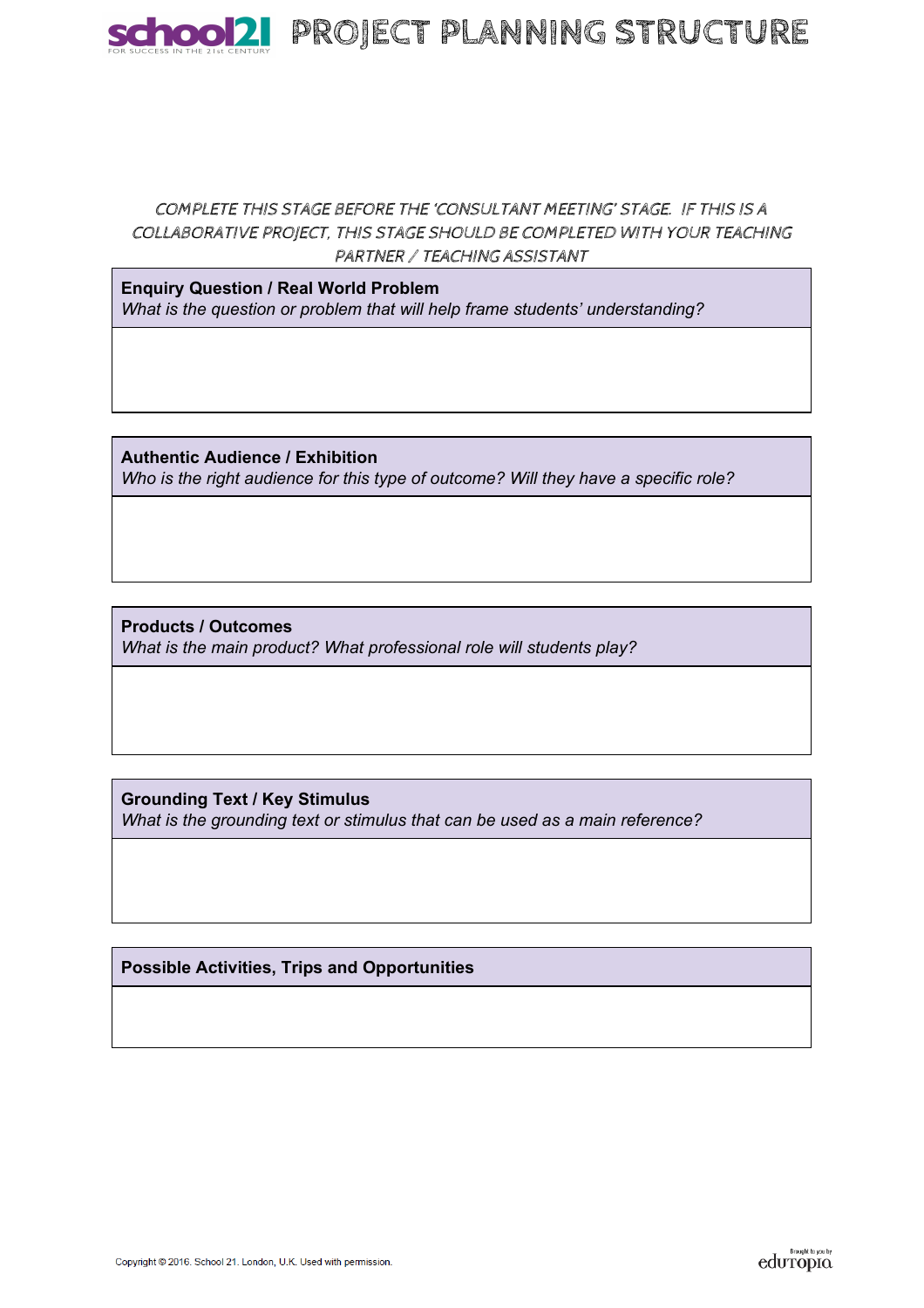

SChOOD! PROJECT PLANNING STRUCTURE

#### **Resources Needed**

## **Significant Content**

| Overview of knowledge / skill covered | Links to National Curriculum / GCSE / other<br>external measures |
|---------------------------------------|------------------------------------------------------------------|
|                                       |                                                                  |
|                                       |                                                                  |
|                                       |                                                                  |
|                                       |                                                                  |
|                                       |                                                                  |

## **Rigorous Assessment**

| <b>Project Skills</b>            | <b>Description:</b>                                                                   | How will this be assessed? |
|----------------------------------|---------------------------------------------------------------------------------------|----------------------------|
| Organisation                     | Ability to plan and meet<br>deadlines                                                 |                            |
| Critiquing &<br>evaluation       | Ability to give and receive<br>feedback given kind,<br>specific and helpful<br>advice |                            |
| Collaboration &<br>communication | Ability to reflect on and<br>evaluate story of learning                               |                            |
| Grit                             | Effort put into project<br>sessions on a consistent<br>basis                          |                            |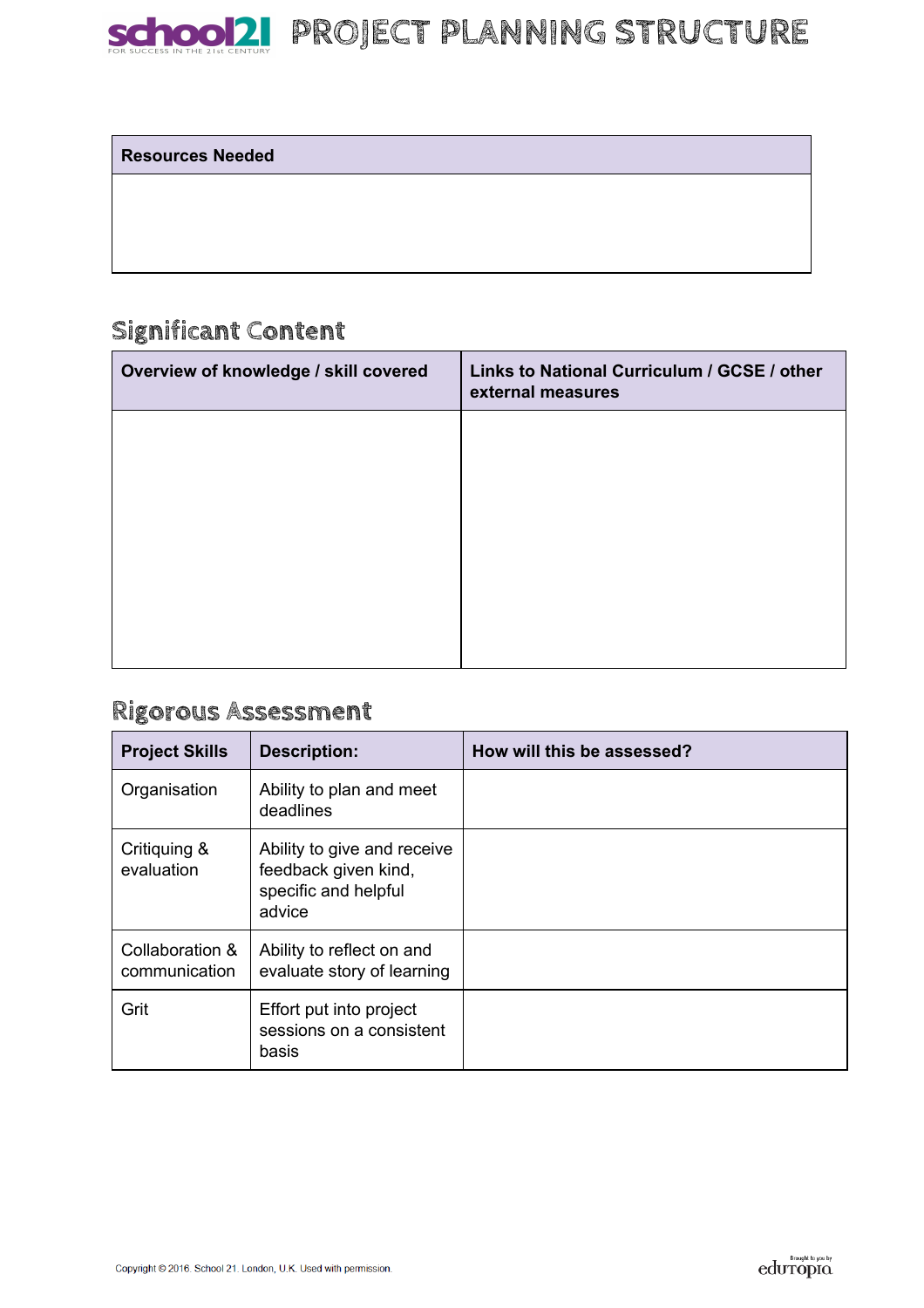

| <b>Assessed Outcome(s):</b> | <b>Subject</b> | How will this be assessed? |
|-----------------------------|----------------|----------------------------|
|                             |                |                            |
|                             |                |                            |
|                             |                |                            |
|                             |                |                            |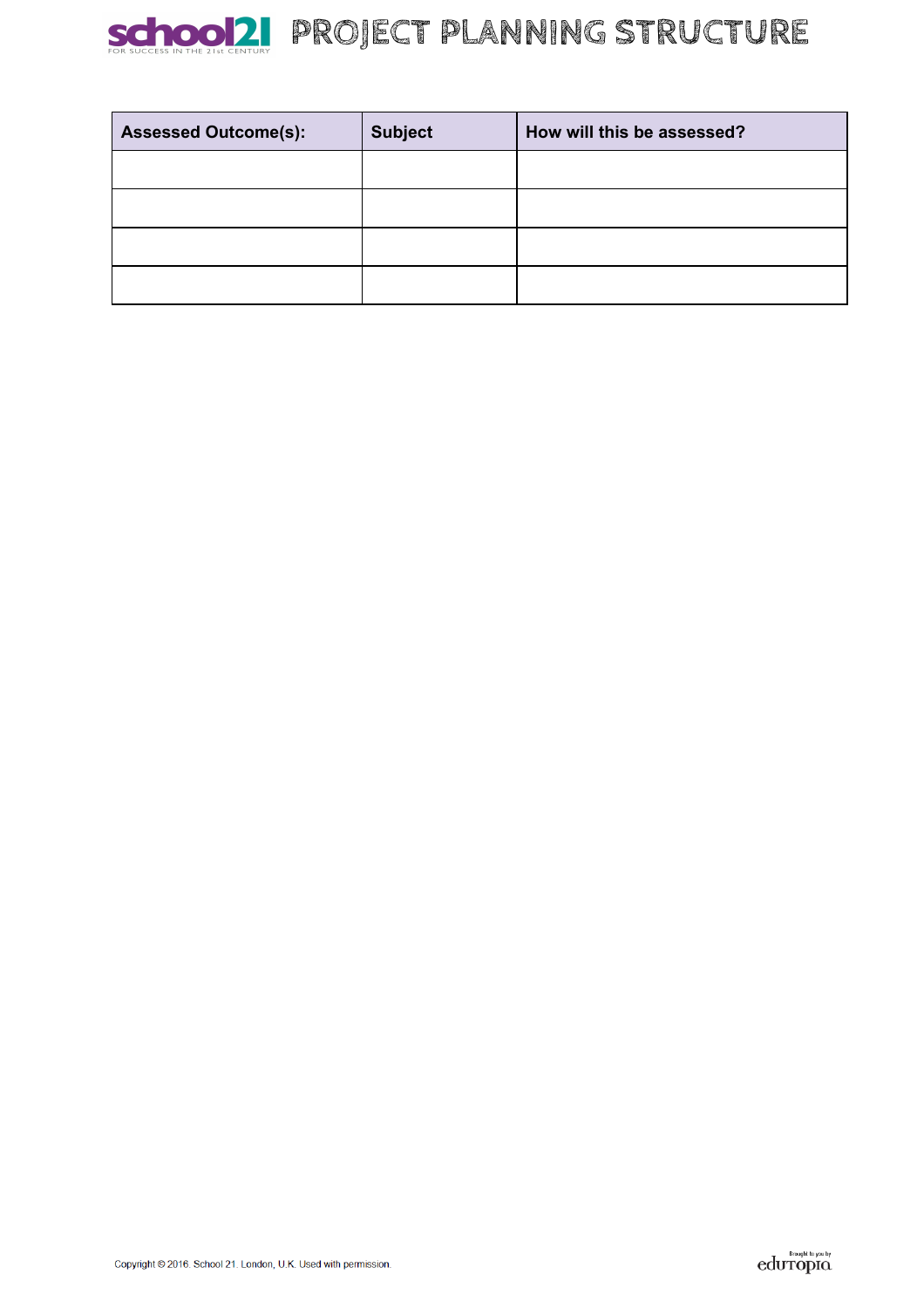

# SChOOD! PROJECT PLANNING STRUCTURE

## **STAGE THREE:**

### PRESENT YOUR PROJECT TO THE 'CONSULTANT' PANEL. RECORD ANY FEEDBACK ON THIS DOCUMENT.

| WWW                   |  |
|-----------------------|--|
|                       |  |
|                       |  |
|                       |  |
|                       |  |
|                       |  |
|                       |  |
|                       |  |
|                       |  |
|                       |  |
|                       |  |
| AREAS FOR DEVELOPMENT |  |
|                       |  |
|                       |  |
|                       |  |
|                       |  |
|                       |  |
|                       |  |
|                       |  |
|                       |  |
|                       |  |
|                       |  |
|                       |  |
|                       |  |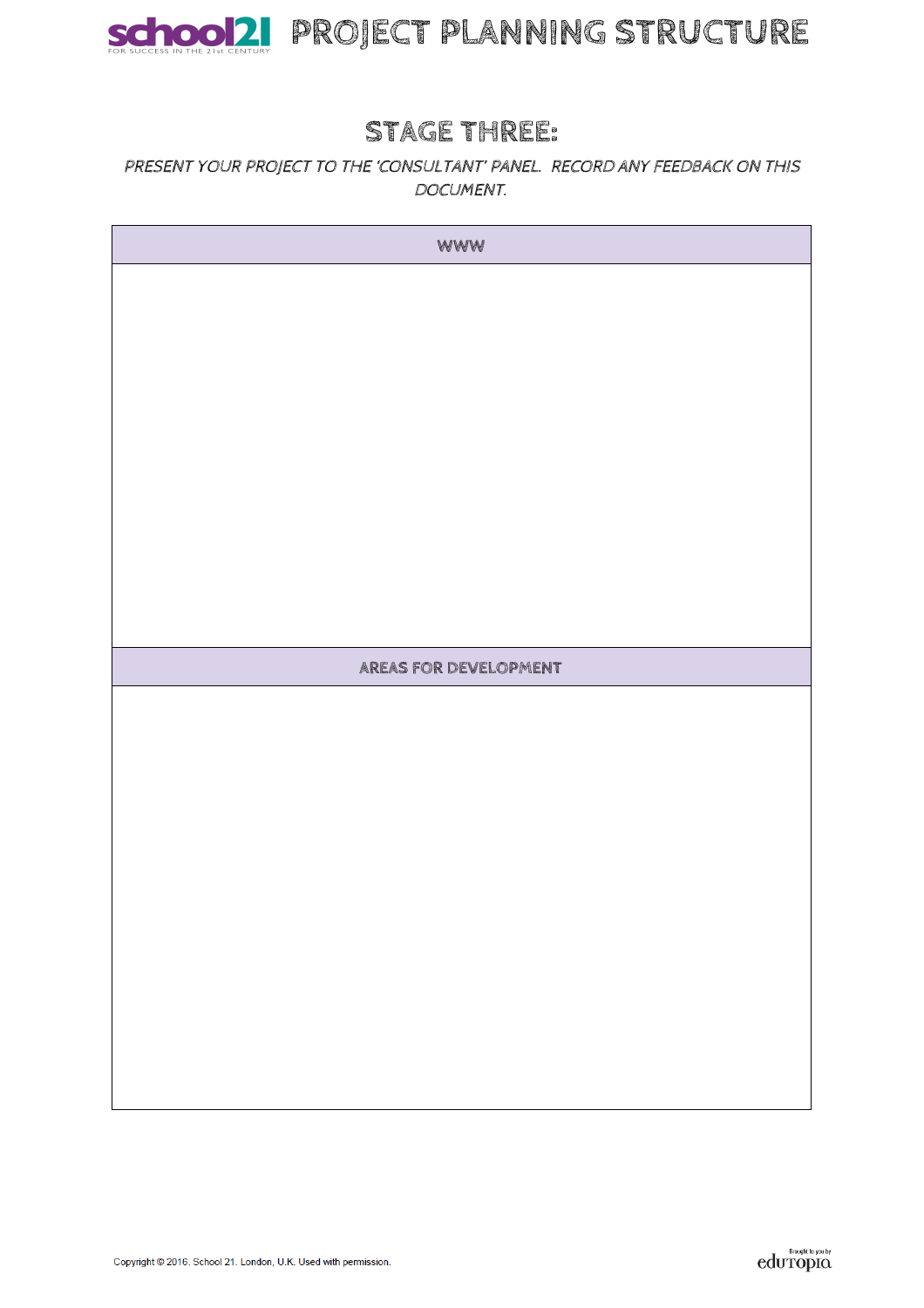

# **STAGE THREE (a):**

### IF NEEDED, PRESENT YOUR PROJECT TO THE ART AND DESIGN CONSULTANT. RECORD ANY FEEDBACK ON THIS DOCUMENT.

| WWW                   |  |
|-----------------------|--|
|                       |  |
|                       |  |
|                       |  |
|                       |  |
|                       |  |
|                       |  |
|                       |  |
|                       |  |
|                       |  |
|                       |  |
| AREAS FOR DEVELOPMENT |  |
|                       |  |
|                       |  |
|                       |  |
|                       |  |
|                       |  |
|                       |  |
|                       |  |
|                       |  |
|                       |  |
|                       |  |
|                       |  |
|                       |  |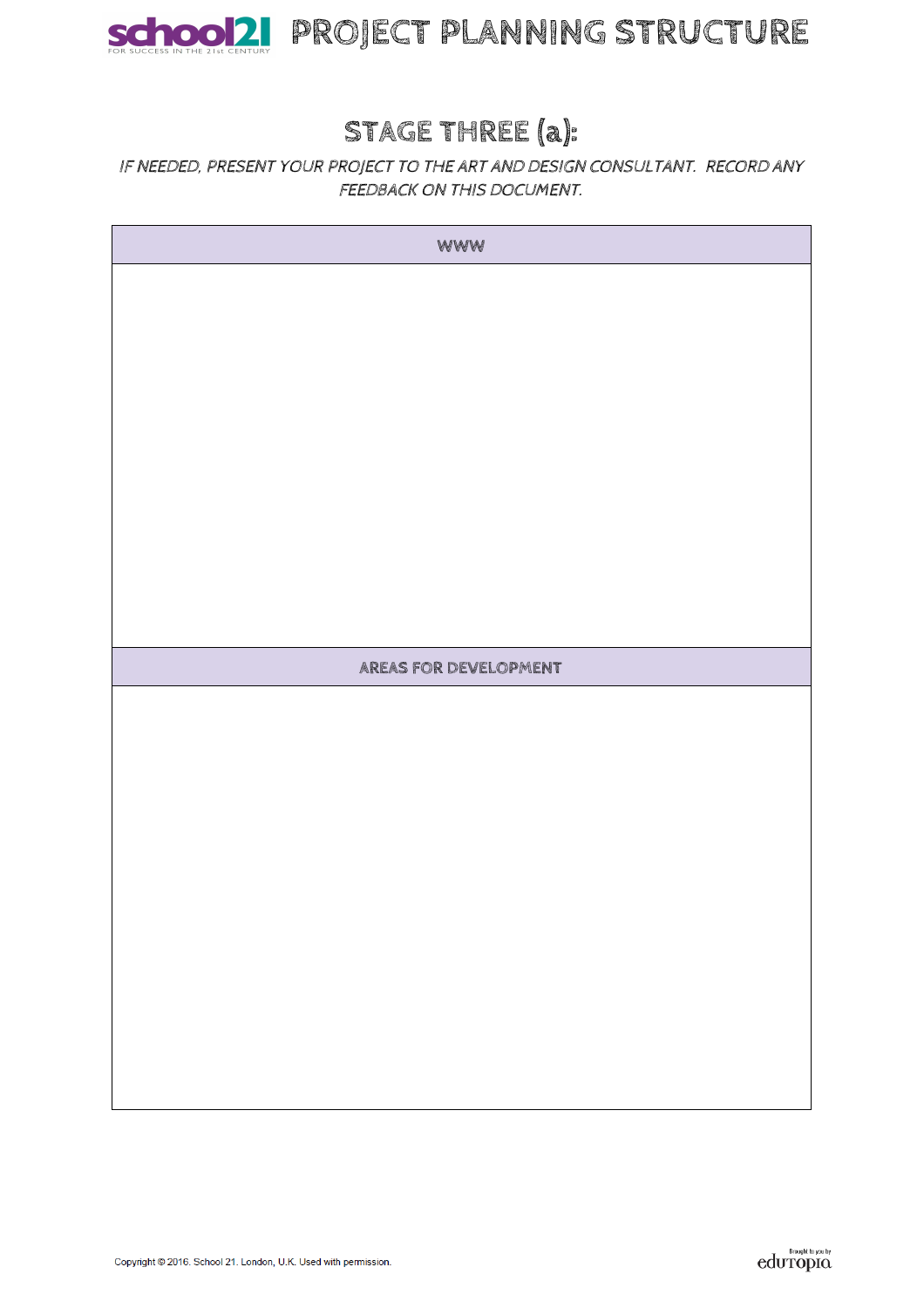

## **STAGE FOUR:**

### BACKWARDS PLANNING DAY. MAKE THE OUTCOMES OF THE PROJECT AND PRODUCE A TIMELINE OF YOUR PROJECT. ADAPT THE TABLE AS NECESSARY. REMEMBER TO BUILD IN 'CONTINGENCY' TIME (ABOUT 2 WEEKS) IN ORDER TO COPE WITH UNFORESEEABLE PROBLEMS / TIMETABLE CHANGES.

| WEEK                                                      | <b>KEY ACTIVITIES</b> | MILESTONES/DEADLINES |
|-----------------------------------------------------------|-----------------------|----------------------|
| 12                                                        |                       |                      |
| $\operatorname{\mathcal{I}} \operatorname{\mathcal{I}}$   | <b>EXHIBITION</b>     | <b>EXHIBITION</b>    |
| 10 <sup>o</sup>                                           |                       |                      |
| 9                                                         |                       |                      |
| 8                                                         |                       |                      |
| $\overline{7}$                                            |                       |                      |
|                                                           | <b>HALF TERM</b>      | <b>HALF TERM</b>     |
| $\mathcal{C}% _{M_{1},M_{2}}^{\alpha,\beta}(\varepsilon)$ |                       |                      |
| 5                                                         |                       |                      |
| $\overline{\mathcal{A}}$                                  |                       |                      |
| $\mathcal S$                                              |                       |                      |
| $\overline{2}$                                            |                       |                      |
| $\mathcal I$                                              |                       |                      |